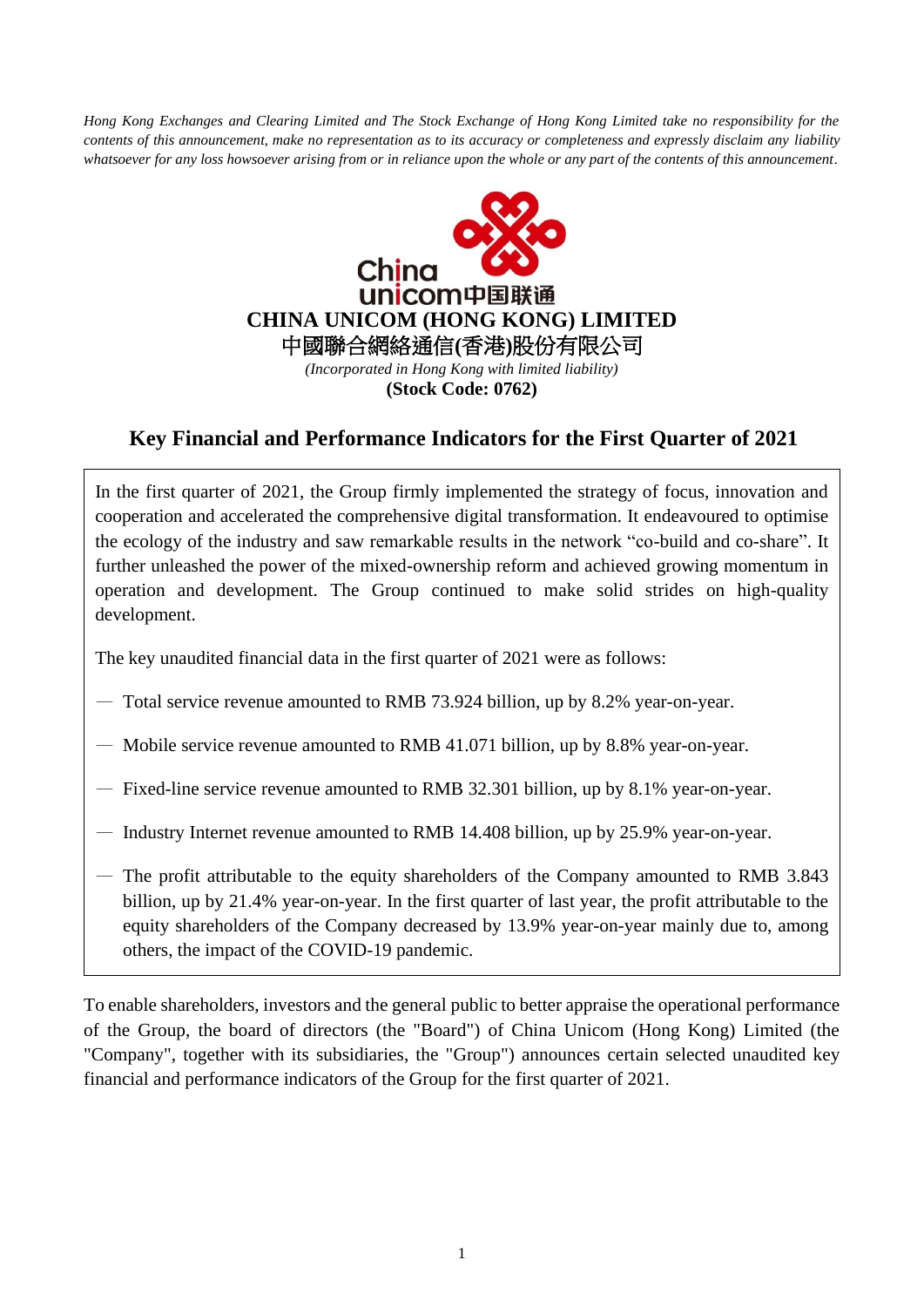## **Financial Data (Extracted from financial records prepared in accordance with International Financial Reporting Standards and Hong Kong Financial Reporting Standards)**

Unit: RMB millions

|                                                         | For the three months ended 31 March |                           |
|---------------------------------------------------------|-------------------------------------|---------------------------|
|                                                         | 2021                                | 2020                      |
| Total service revenue                                   | 73,924                              | 68,307                    |
| Sales of telecommunications products                    | 8,348                               | 5,517                     |
| <b>Revenue</b>                                          | 82,272                              | 73,824                    |
| Interconnection charges                                 | (2,558)                             | (2,309)                   |
| Depreciation and amortisation                           | (20, 558)                           | (20, 208)                 |
| Network, operation and support expenses                 | (12,370)                            | (10, 905)                 |
| Employee benefit expenses                               | (15,279)                            | (13,352)                  |
| Costs of telecommunications products sold               | (7,912)                             | (5,319)                   |
| Selling and marketing expenses                          | (7,785)                             | (7,689)                   |
| General, administrative and other operating<br>expenses | (12, 731)                           | (10,689)                  |
| Finance costs                                           | (186)                               | (437)                     |
| Interest income                                         | 236                                 | 312                       |
| Share of net profit of associates                       | 630                                 | 348                       |
| Share of net profit of joint ventures                   | 308                                 | 139                       |
| Other income – net                                      | 648                                 | 389                       |
| Profit before income tax                                | 4,715                               | 4,104                     |
| Income tax expenses                                     | (852)                               | (922)                     |
| Profit for the period                                   | 3,863                               | 3,182                     |
| Profit attributable to:                                 |                                     |                           |
| Equity shareholders of the Company                      | 3,843                               | 3,166                     |
| Non-controlling interests                               | 20                                  | 16                        |
|                                                         | As at<br>31 March 2021              | As at<br>31 December 2020 |
| <b>Total assets</b>                                     | 567,504                             | 580,616                   |
| <b>Total liabilities</b>                                | 235,853                             | 253,096                   |
| <b>Total equity</b>                                     | 331,651                             | 327,520                   |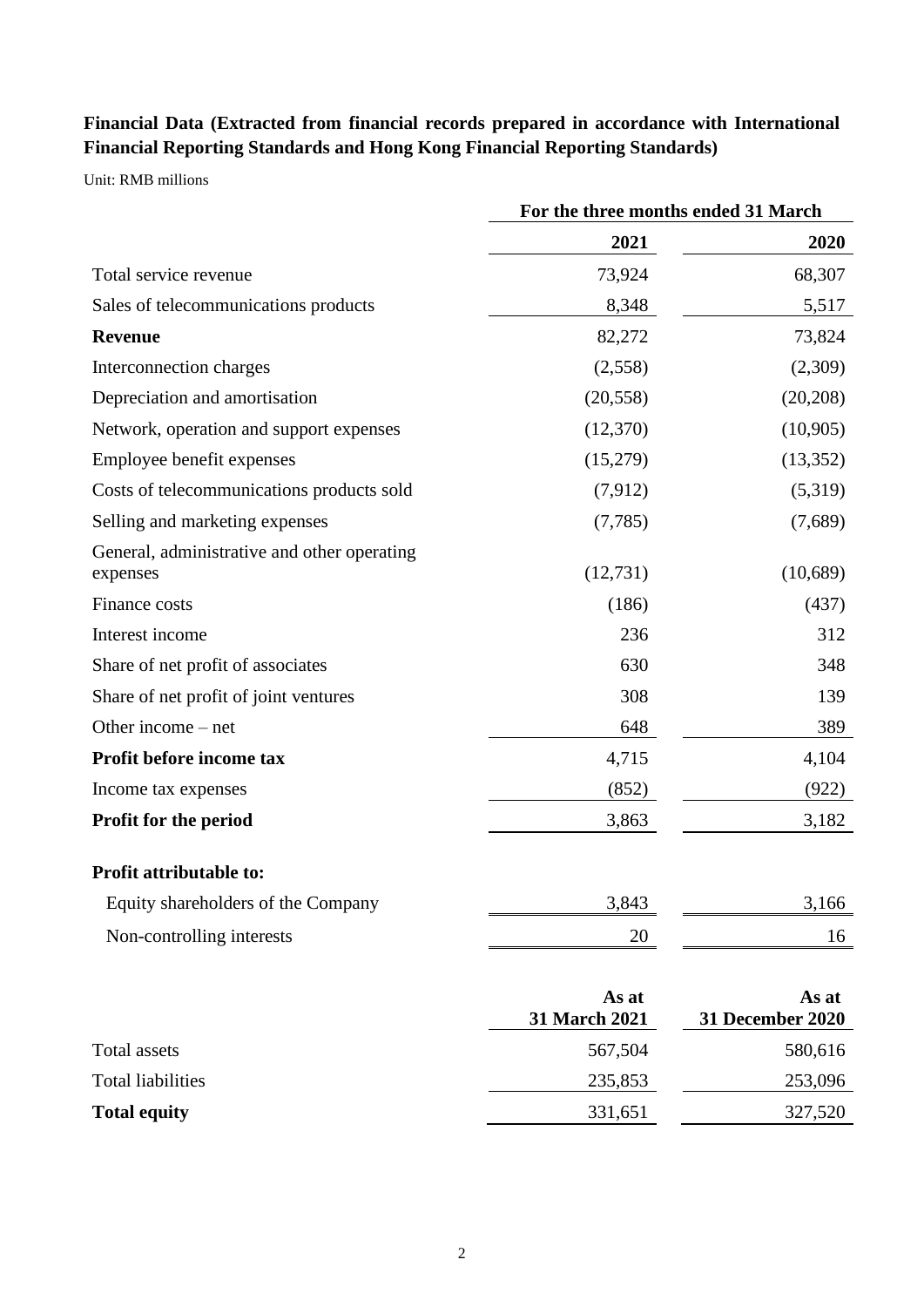## **Business Data**

|                                                                      | As at 31 March 2021/<br>For the period from<br>1 January 2021 to<br>31 March 2021 | As at 31 December 2020/<br>For the period from<br>1 October 2020 to<br>31 December 2020 |
|----------------------------------------------------------------------|-----------------------------------------------------------------------------------|-----------------------------------------------------------------------------------------|
| Mobile billing subscribers (Million)                                 | 309.293                                                                           | 305.811                                                                                 |
| Net addition/(loss) of mobile billing subscribers (Million)          | 3.482                                                                             | (3.371)                                                                                 |
| 5G package subscribers (Million)                                     | 91.852                                                                            | 70.830                                                                                  |
| Net addition of 5G package subscribers (Million)                     | 21.022                                                                            | N/A                                                                                     |
| Mobile handset data traffic (Billion MB)                             | 10,763.5                                                                          | 9,563.7                                                                                 |
| Fixed-line broadband subscribers (Million)                           | 88.127                                                                            | 86.095                                                                                  |
| Net addition/(loss) of fixed-line broadband subscribers<br>(Million) | 2.032                                                                             | (0.463)                                                                                 |
| Fixed-line local access subscribers (Million)                        | 47.267                                                                            | 47.339                                                                                  |
| Net loss of fixed-line local access subscribers (Million)            | (0.072)                                                                           | (0.895)                                                                                 |

In the first quarter of 2021, the Group firmly implemented the strategy of focus, innovation and cooperation and accelerated the comprehensive digital transformation. It endeavoured to optimise the ecology of the industry and saw remarkable results in the network "co-build and co-share". It further unleashed the power of the mixed-ownership reform and achieved growing momentum in operation and development. The Group continued to make solid strides on high-quality development. In the first quarter of 2021, the Group's total service revenue amounted to RMB 73.924 billion, up by 8.2% yearon-year. The Group's  $EBITDA<sup>1</sup>$  amounted to RMB 23.64 billion, up by 0.3% year-on-year. EBITDA as a percentage of service revenue was 32.0%. The profit attributable to the equity shareholders of the Company amounted to RMB 3.843 billion, up by 21.4% year-on-year. In the first quarter of last year, the profit attributable to the equity shareholders of the Company decreased by 13.9% year-on-year mainly due to, among others, the impact of the COVID-19 pandemic.

In mobile business, the Group actively participated in creating positive industry dynamics, advocating rational competition and sustainable development. It drove consumption upgrade through 5G innovative applications and content, leveraged privileges and financial instruments to improve product value while strengthening pan-integration service. It continued to strengthen digital transformation and innovative differentiated operations, and leveraged Big Data analytics to power target marketing and retention management. At the same time, it developed differentiated edges in 5G+ industry vertical applications, focusing on key areas such as industrial Internet, smart city and medical and healthcare, etc. Our 5G network achieved coverage in urban areas of all cities nationwide, affluent counties and indoor coverage of major premises, with industry-leading 5G network speed and network quality comparable with the leading operator. In the first quarter of 2021, mobile billing subscribers registered a net addition of 3.48 million, reaching a total of 309.29 million. 5G package subscribers increased by 21.02 million to 91.85 million, effectively driving mobile billing subscriber ARPU to increase by 11.5% year-on-year to RMB 44.6. Mobile service revenue amounted to RMB 41.071 billion, up by 8.8% year-on-year.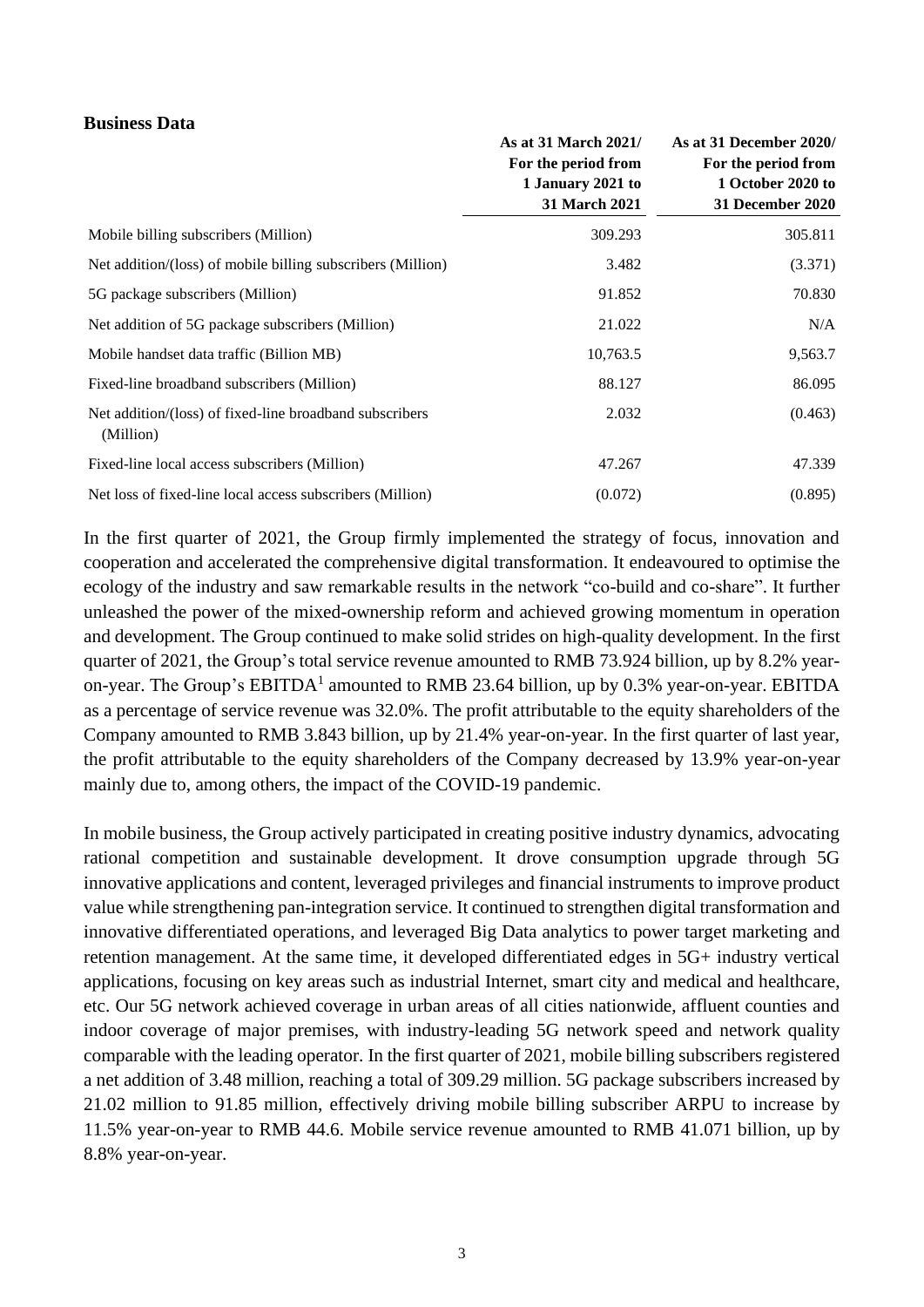In fixed-line broadband business, the Group leveraged the differentiated advantages of broadband quality and content to strengthen integrated operations, achieving steady growth in the fixed-line broadband services. In Northern China, the Group highlighted its broadband quality and service leadership to maintain its business scale. In Southern China, the Group continued to step up cooperation, activated broadband port resources and improved its operating system. Focusing on household market, it strengthened value-oriented operation for household users through bundling of smart home products, video and privileges. Its precision marketing and retention management were also powered up with Big Data analytics. In the first quarter of 2021, fixed-line broadband subscribers registered a net addition of 2.03 million, reaching a total of 88.13 million. Fixed-line broadband access revenue amounted to RMB 10.905 billion, up by 1.1% year-on-year.

In innovative businesses, the Group firmly seized the development opportunities of digital industrialisation and industry digitisation. Focusing on key areas such as smart city, digital government and industrial Internet, the Group promoted the integrated marketing model of "cloud + smart networks + smart applications" combining the capabilities of cloud, Big Data, IoT, artificial intelligence, security and blockchain to progressively develop application products in depth in key industries. The research and development, promotion and operation capabilities of the Group's proprietary products steadily improved, empowering the digital transformation of government and enterprise customers. In the first quarter of 2021, revenue from industry Internet business amounted to RMB 14.408 billion, up by 25.9% year-on-year. Driven by the rapid growth of the innovative businesses, the Group's fixed-line service revenue reached RMB 32.301 billion, up by 8.1% year-on-year.

In the first quarter of 2021, interconnection charges increased by RMB 249 million year-on-year and interconnection revenue increased by RMB 405 million year-on-year mainly due to the increase in interconnection traffic. Network, operation and support expenses increased by 13.4% year-on-year mainly due to growth in the rental of premises and equipment and charges for energy as a result of network and business scale expansion. The Group continued to deepen the reform of incentive systems and strengthen performance-linked incentives while at the same time stepping up recruitment of innovative talents to boost new energy for innovative development. Employee benefit expenses increased by 14.4% year-on-year. The costs of telecommunications products sold increased by 48.7% year-on-year mainly due to higher sales of telecommunications products. General, administrative and other operating expenses increased by 19.1% year-on-year mainly due to the rapid growth of ICT services leading to an increase of the related service costs and the increased investment in technical support for innovative businesses.

Going forward, the Group will firmly grasp the key opportunities for the scale development of 5G, continue to deeply implement the strategy of focus, innovation and cooperation, accelerate the comprehensive digital transformation and focus on shaping the "Five-high" new development edges with high-quality service, high-quality development, highly effective governance, high-tech engine and high-vitality operation. The Group will also adhere to win-win cooperation, actively drive innovation, ignite organisational vibrancy and continuously promote development transformation and upgrade. It will comprehensively improve quality of growth and operational efficiency, in order to create greater value for shareholders, customers and society.